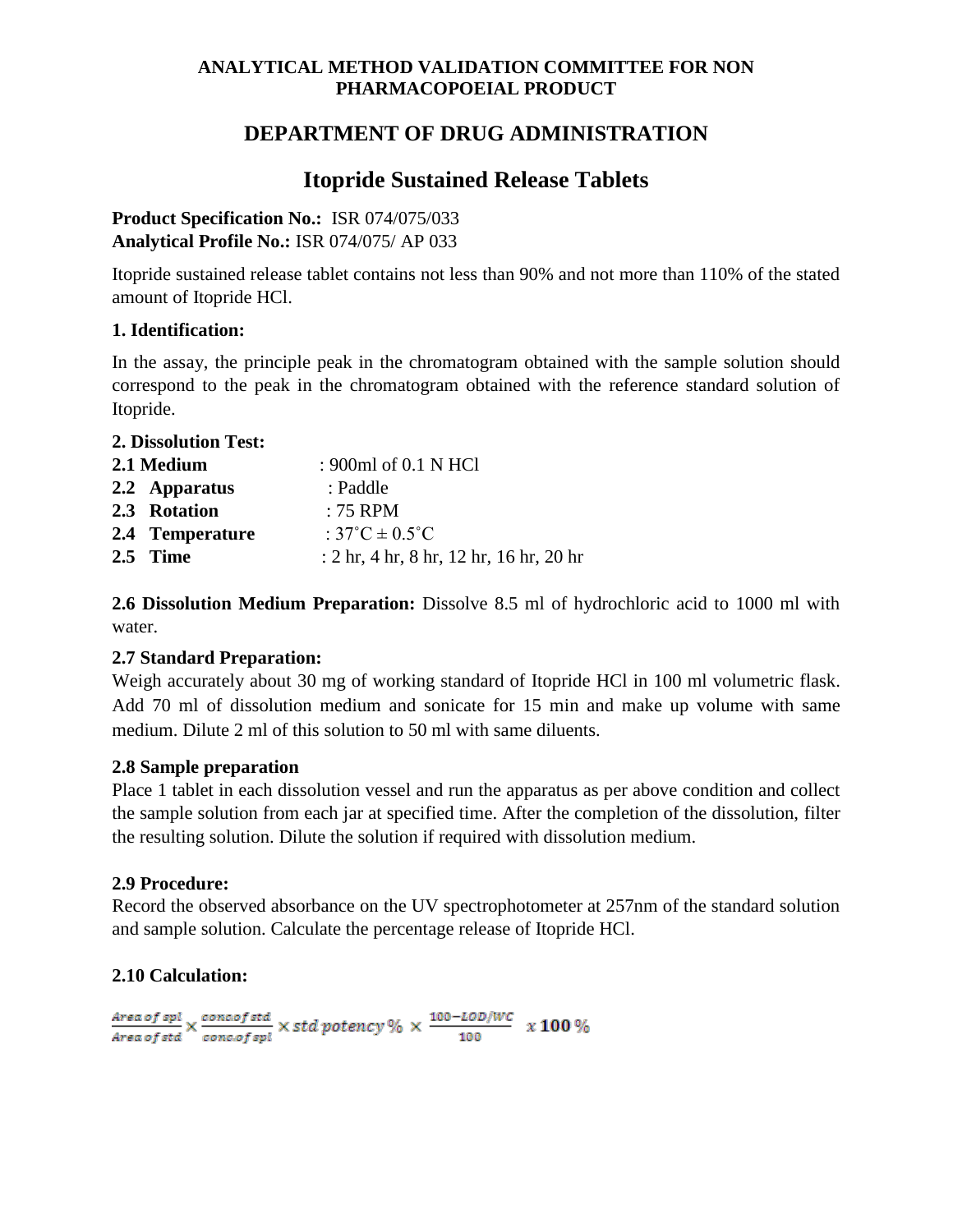### **ANALYTICAL METHOD VALIDATION COMMITTEE FOR NON PHARMACOPOEIAL PRODUCT**

## **DEPARTMENT OF DRUG ADMINISTRATION**

| 2.11 Limit: | 2 <sub>hr</sub>  | $20\% - 30\%$                |
|-------------|------------------|------------------------------|
|             | 4 <sup>hr</sup>  | NLT 35% and NMT 50%          |
|             | 8hr              | NLT 55% and NMT 70%          |
|             | 12 <sub>hr</sub> | NLT 70% of the stated amount |
|             | 16 hr            | NLT 80% of the stated amount |
|             | 20 <sub>hr</sub> | NLT 90% of the stated amount |

**3. Assay: 3.1 Chromatographic system: Column:** 250 X 4.6 mm Octadecylsilane 5µ **Flow rate:** 1.0 ml/min **Wave length:** 220 nm **Injection volume:**  $5 \mu l$ **Column Oven Temperature**: Ambient

#### **3.2 Mobile phase**

**Buffer:** 1 ml of Orthophosphoric acid in 1000 ml of water, adjust pH to 3.0 with Triethylamine.

#### **Mobile phase:** Buffer: ACN (70:30)

Mix buffer and Acetonitrile, cool to room temperature and filter the solution through 0.2 micron filter paper using vacuum pump.

#### **3.3 Standard Preparation:**

Weigh accurately about 25 mg of working standard of Itopride HCl in 100 ml volumetric flask. Add about 70 ml of mobile phase, sonicate for 5 min and make upto mark with same solvent. Further dilute 5 ml of resulting solution to 50ml with same solvent. Filter through 0.22 micron nylon membrane filter paper.

#### **3.4 Sample Preparation:**

Weigh individually 20 tablets and crush the tablet to fine powder. Weigh accurately the powder equivalent to 25 mg of Itopride HCl and transfer into 100 ml volumetric flask. Add about 70 ml of mobile phase, sonicate for about 5 minutes and cool the solution to room temperature and make up the volume to 100 ml with same solvent. Filter the solution. Dilute 5 ml of the resulting solution to 50 ml with same solvent. Filter the solution with 0.22 micron nylon membrane filter paper.